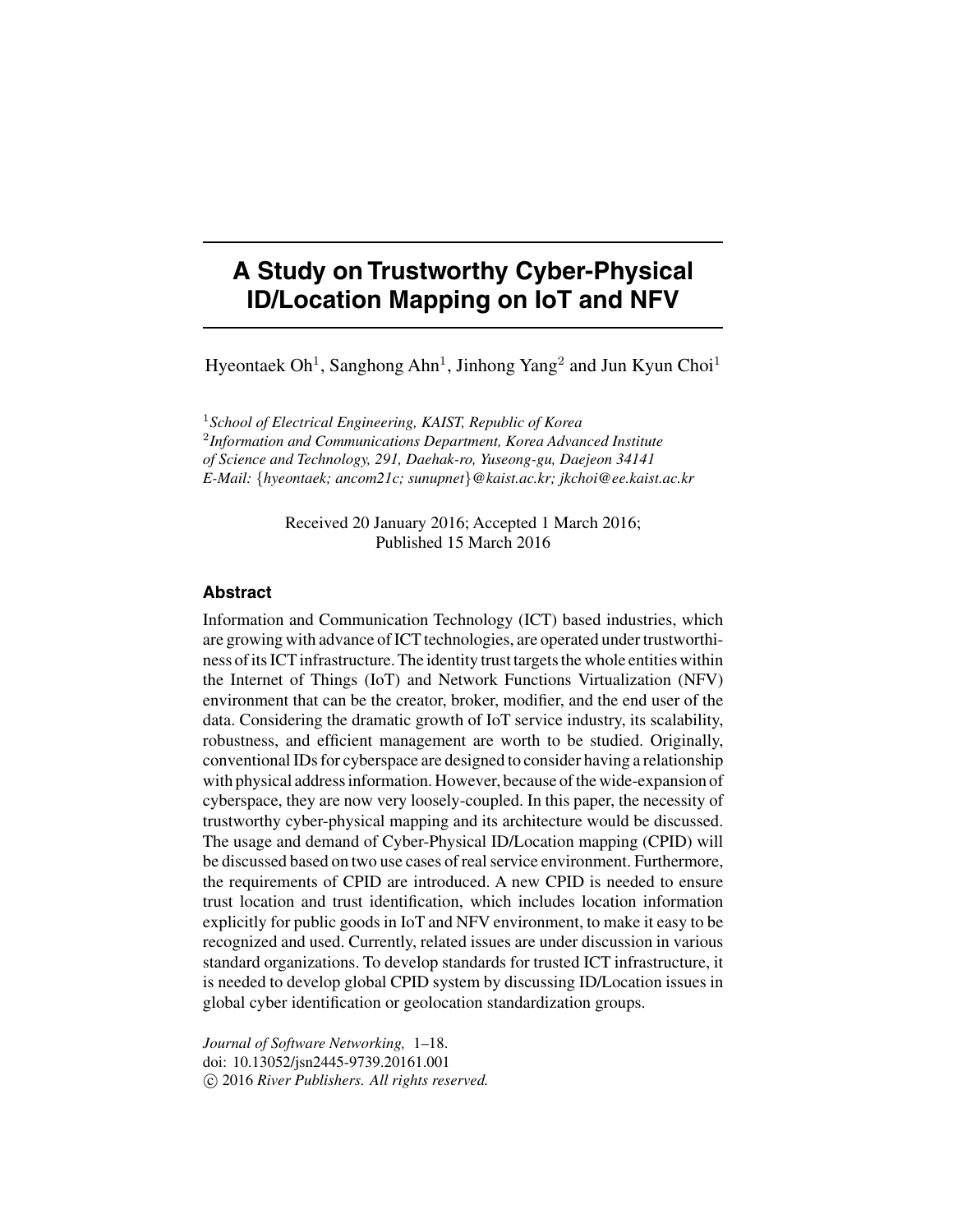**Keywords:** trustworthy, cyber-physical, identity, locator.

## **1 Introduction**

Industries on e-commerce, social services and the Internet of Things (IoT) are dramatically increasing, security and trust issues of cyberspace get emerged in multiple perspectives. Information and Communication Technology (ICT) based industries, which are growing with advance of ICT technologies, are operated under trustworthiness of its ICT infrastructure. In Seoul Conference on Cyberspace [1], they emphasize the importance of creating trustworthy cyberspace environment. Also, in World Summit on the Information Society forum 2015 [2], one of the important issues is "Building trust in cyberspace." Moreover, ITU-T Study Group 13 has been launched "Correspondence Group on Trust" for discussing trust provisioning for ICT environment [3].

The Internet of Things (IoTs) aims to provide whole-connected services based on ICT technology. Therefore, it is not only important to ensure security among IoT entities but also overall trust of data-driven services. It has led many researches related with Trust IoT environment to be done. The major issues of IoT Trust can be categorized into data perception trust, data fusion and mining trust, data transmission and communication trust, and identity trust [4]. The data perception trust and the data fusion and mining trust are related to the interpretation and use of data. The data transmission and communication trust is about delivery and distribution. The identity trust targets the whole entities within the IoT environment that can be the creator, broker, modifier, and the end user of the data. Considering the dramatic growth of IoT service industry, its scalability, robustness, and efficient management are worth to be studied.

Current forms of IDs in IoT services are designed for a device level, or oriented from a certain service to provide methods of object classification and recognition. For example, the identifier of EPCglobal standards adopted long hash code based combination, which is not suitable for human [5]. Especially, when IoT devices are widely deployed for public civil service (e.g. smart city, smart transportation, or disaster relief systems); if IoT devices and services utilize hash based identifiers, the users feel difficulties to recognize available services. It means that users, who unfamiliar with related services, are hard to intuitively identify the information from devices and services; and they are not able to recognize services and applications in cyberspace using physical addresses, which are one of the most popular identification mechanisms for human. In addition, even the virtualized network resources (e.g., routing, firewalling, load balancing, WAN optimization, etc.) need trusted ID system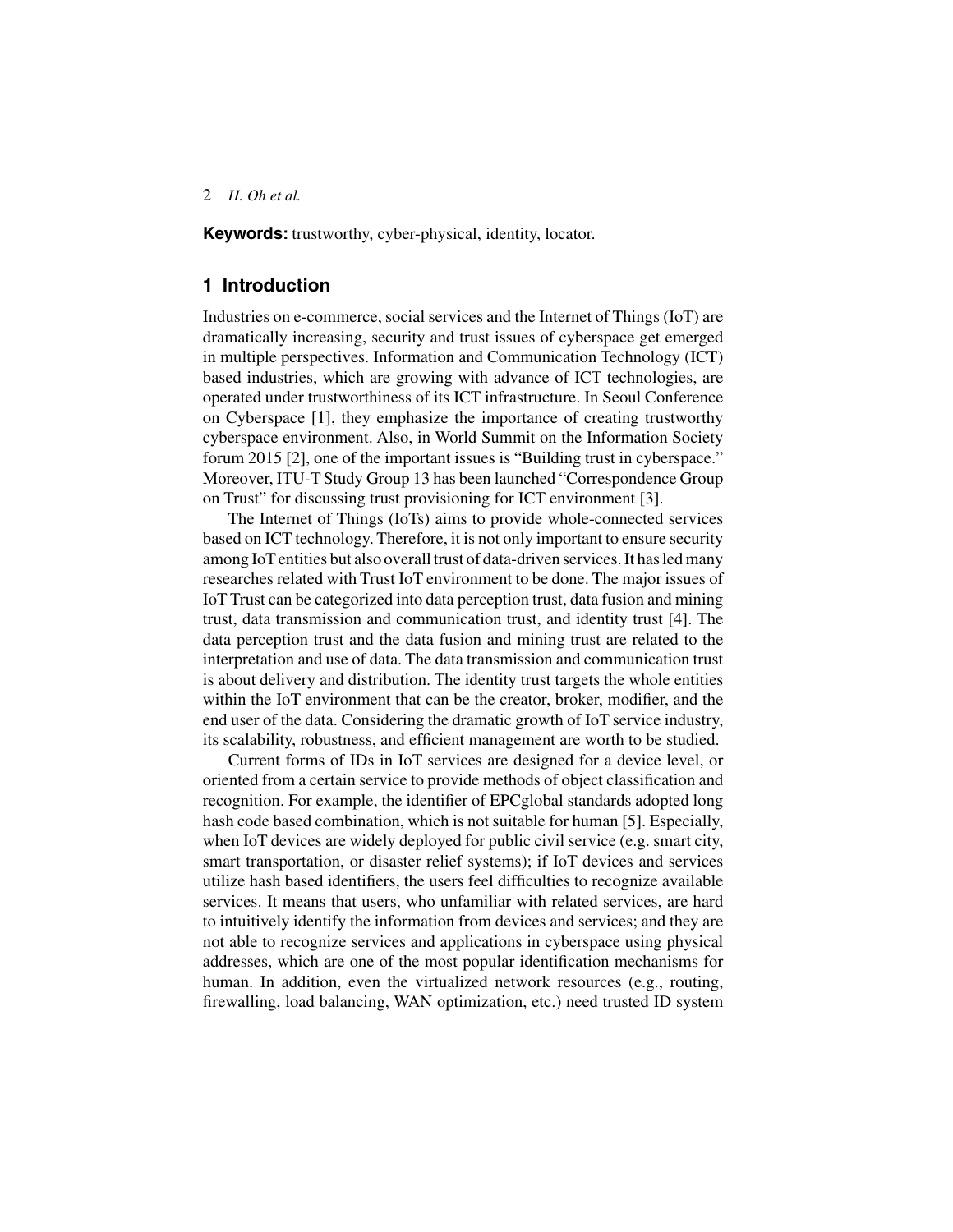so that can be provided and utilized on the NFV environment. To build trusted connectivity between physical resources and virtualized ones, well designed cyber-physical ID structure is required.

Originally, conventional IDs for cyberspace are designed to consider having a relationship with physical address information. However, because of the wide-expansion of cyberspace, they are now very loosely-coupled [6]. As the number of networked devices and sensors is dramatically increased, and designed mapping between cyber ID and location is not working anymore.

Current loosely-coupled ID systems for cyberspace are not suitable for "cyber to physical" and "physical to cyber" based entity discovery and interoperating approaches which are required in cyber physical system (CPS) services [7]. These kinds of ID systems are not intuitive for users to identify a service that is related to devices/things in specific location, also it is hard to determine that resource of cyberspace affects actual location of physical area. Since everything has a location, therefore location information needs to be carefully described. In case of disaster or usage of public civil service, the infrastructure needs to provide methods that users could recognize and use resources, services and devices in the physical service area. For this purpose, a trustworthy cyber-physical identification and recognition system is required.

In this paper, the necessity of trustworthy cyber-physical mapping and its architecture would be discussed. To discuss these issues, current works for cyber-physical recognition and interoperation would be reviewed based on conventional cyber ID system. The necessity of cyber-physical mapping would be discussed with various scenarios in IoT and NFV environment.Also, current issues on cyber-physical ID/location mapping would be reviewed, which are discussed in ITU-T Trust Community Group. Based on them, the direction of studies and standardization for cyber-physical ID/location mapping and governance would be suggested.

# **2 Related Work for Cyber-Physical Identity and Location Mapping**

Early ICT infrastructure was designed for a relatively small network of computers, where mobility was rare and participating nodes relatively homogenous. As a consequence, an early design decision established cyber ID as both a means to identify the end-point of communication and to specify its location within the network. However, when a number of cyber ID were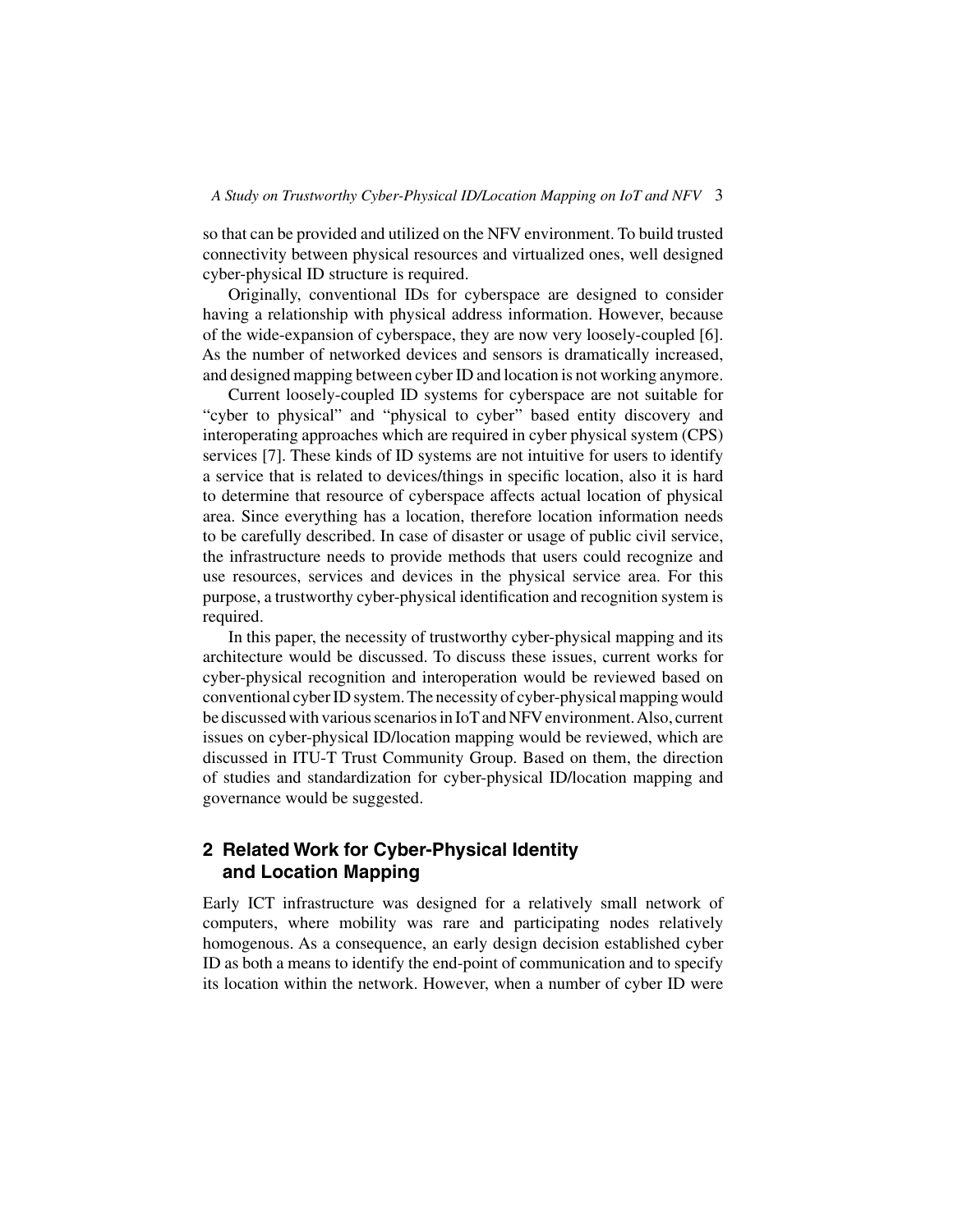dramatically increased, which caused by widespread of Internet and other ICT infrastructures, the implicit specification of this dual role for cyber ID has unforeseen at the time consequences.

In this section, we review history of physical address system and cyber ID system and their relationship, and also we review current issues of IoT environment based on cyber-physical ID/Location mapping perspective.

#### **2.1 Physical Location Addressing Structure**

Physical address system is widely used in everywhere, and the format of physical address is different based on their region. Until the advent of modern postal systems, most houses and buildings had no specific address, however, it has been commonly used after postal systems are introduced. Regarding physical address, in 1974, first version of ISO 3166 standard was published by the International Organization for Standardization (ISO) that defines codes for the names of countries, dependent territories, special areas of geographical interest, and their principal subdivisions [8]. Also, ISO standardized the universal postal union letter post regulations for unifying format of physical address. However, some countries kept their old address layouts and a few years ago the entire harmonization work collapsed and the standard specifications were declared deprecated. A postal code also is widely used, but every countries use in different way (in number 3-digit to 10-digit, in alphanumeric 6-digit to 8-digit). Today, there is no global unified standard for physical address system, each countries use their own format.

Satellite system is now utilized to geography survey, therefore, global positioning system (GPS) based location-based services are widely used. To standardize geo-location information, ISO and open geospatial consortium (OGC) has been developed related standards about protocols and interfaces for utilizing geospatial information in cyberspace domain.

#### **2.2 Cyberspace Identification Structure**

#### **2.2.1 Telephony**

A numbering plan for worldwide public switched telephone network is defined in ITU-T E.164 standard [9]. Plan-conforming numbers are limited to a maximum of 15 digits. In telephone number plan, each countries has their own country calling code and geographic area codes which can briefly describe the location information. However, a number of non-geographic area codes are increasing because of development of mobile telephony and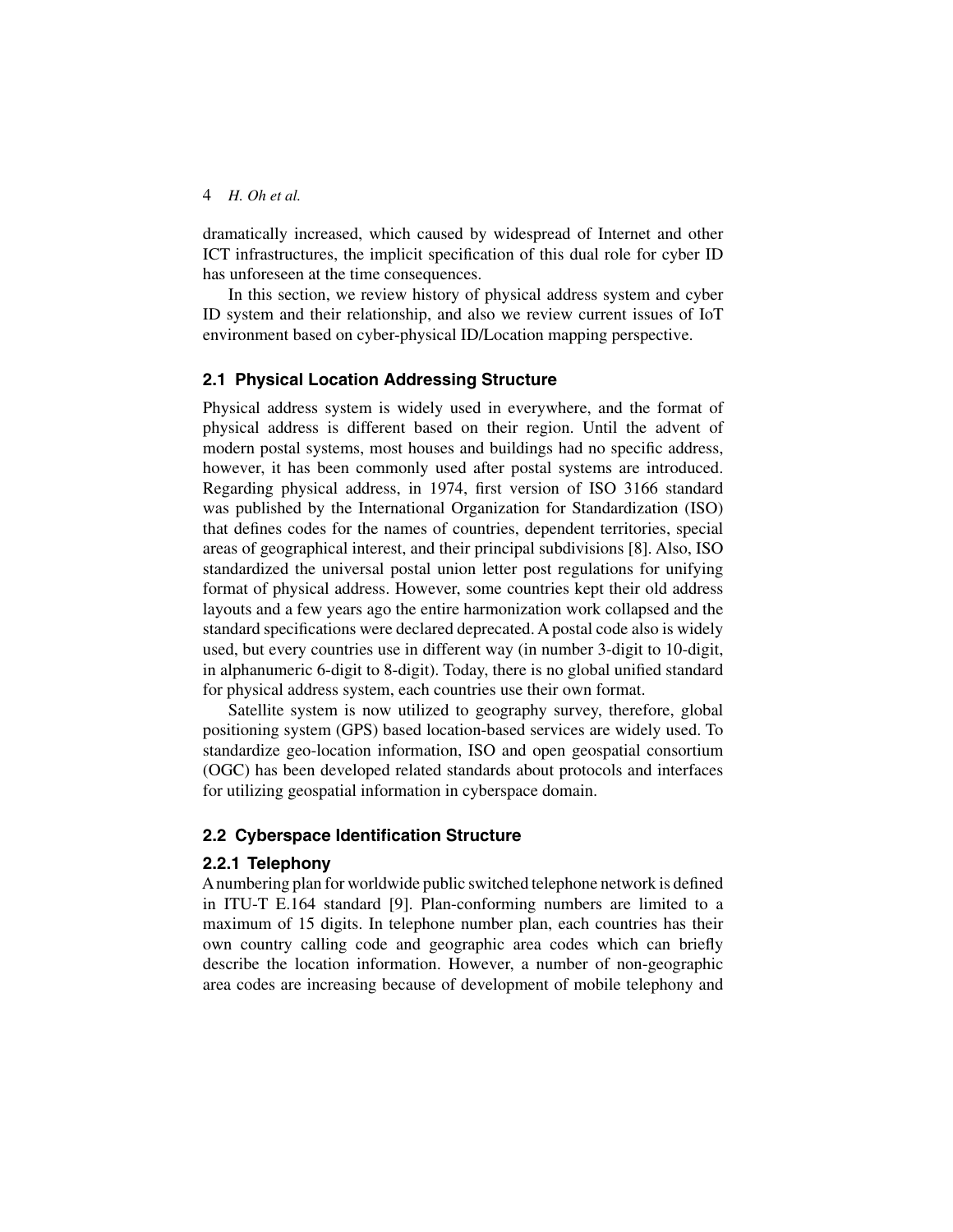Internet telephony. It makes weaker relationship between telephone number and location information.

#### **2.2.2 Internet**

IP addresses (IPv4 and IPv6) are widely used for indicating hosts in the Internet. Since a number of connected devices are small, the IP can have both a means to identify the end-point of communication and to specify its location within the Internet.

However, as a number of connected devices in the Internet has been increased, this relationship has been changed. For example, a certain area has multiple classful IP addresses, and the number of private network is increased by network address translation (NAT) technique. These kinds of changes make hard to represent both cyber ID and physical location for IP address. Moreover, DHCP (Dynamic Host Configuration Protocol) based IP allocation makes it hard because IP address of network host periodically changed.

IPv6, which is developed to overcome IPv4 address exhaustion, is defined in IETF RFC 2460 [10]. IPv6 (and 6LoWPAN) uses stateless address autoconfiguration scheme (which is similar to DHCP in IPv4), so network prefix is not able to bind with location information [11]. Domain name system (DNS) translates domain names (mostly using URL format), which can be easily memorized by humans, to the numerical IP addresses vice versa. Domain name space is consists of a tree of domain names, and the tree sub-divides into zones which is beginning at the root zone. DNS can represent some geolocation information by using DNS zones (e.g. country domain zones line ".us", ".eu", etc.) and domain name. However, since a number of domain names with general DNS zones (like ".com", ".net") are dramatically increased, domain name becomes loosely-coupled with its geolocation information.

#### **2.3 Identification Methods for IoT Environment**

The IoT environments aim at providing new services by connecting and collaborating various physical things in cyberspace domain using ICT infrastructure. For this purpose, the methods for identifying and discovering existing services and devices are needed.

For identification systems, EPCglobal (Electronic Product Code global) standards provide EPC based ID, which is used in RFID (Radio Frequency Identification) environment. In the Web of Things (WoT) concept in World Wide Web Consortium (W3C), WoT concentrates on utilizing resources and information that are able to access via HTTP (HyperText Transfer Protocol)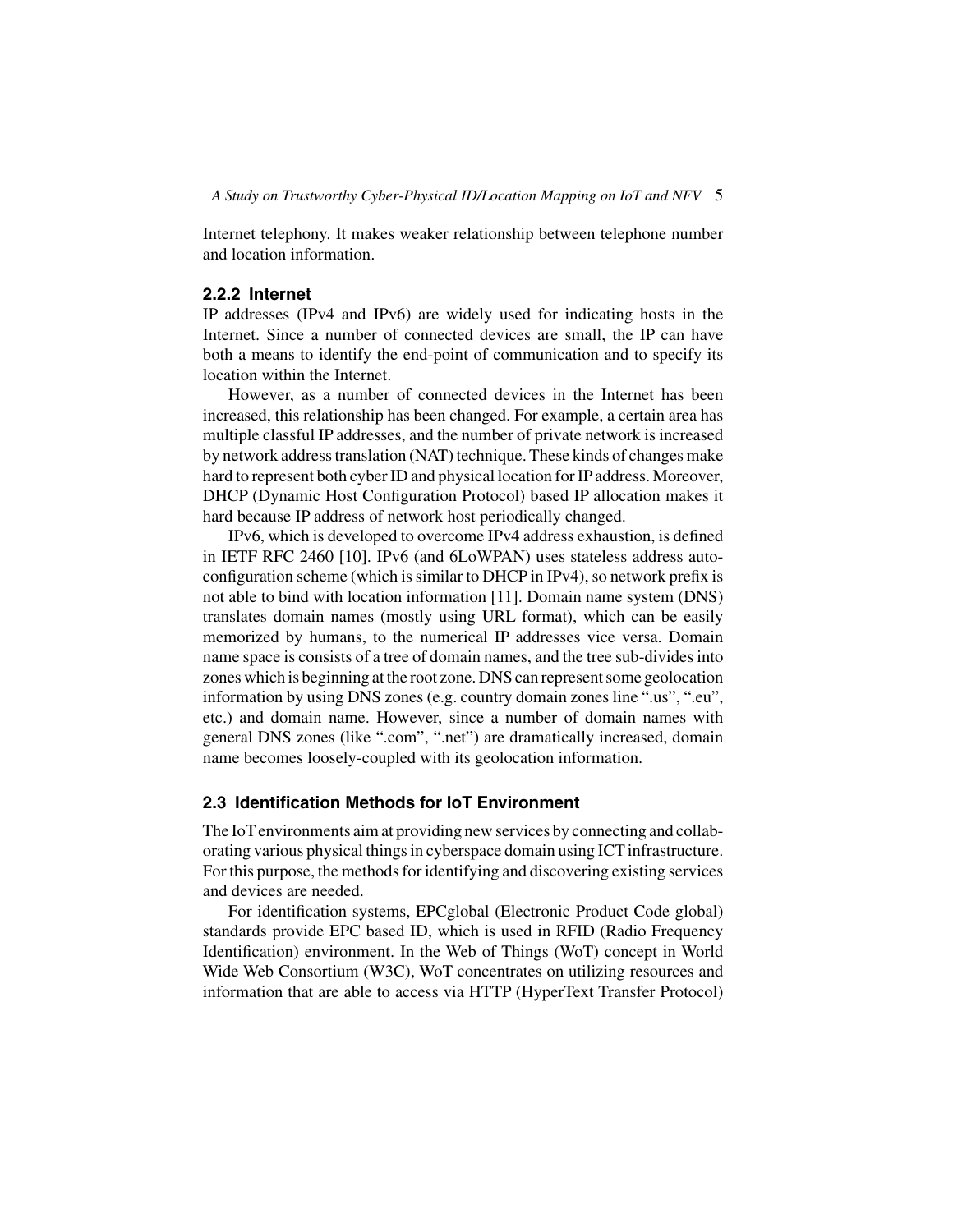only [12]. To identify theseWeb resources, URI (Uniform Resource Identifier) is used [13]. In CPS area, cyber-physical ID/Locator mapping modeling research are proceeded for connecting and interacting between virtual resources in cyberspace and physical devices/processes [7].

Current cyberspace identifiers are not able to present any physical location information. Although physical resources and cyber resources should be tightly coupled for advancing IoT applications, there is no human-friendly cyber-physical identification system.

There are several ways about discovering and connecting devices such as UPnP (Universal Plug and Play) [14] or DLNA (Digital Living Network Alliance). However, conventional methods use broadcasting beacon messages using specific network protocols for discovering devices/services, so it is hard to use as location identifier because protocols depend on their own specifications. Thus, they provide application based approaches, which actual users are not able to easily recognize.

# **3 Use Case and Motivating for Cyber-Physical ID/Location Mapping**

As mentioned before, there is no method to acquire the representative service or information of a certain location in the IoT environment because mapping between physical address and cyber ID has been decoupled.

In this section, the usage and demand of Cyber-Physical ID/Location mapping (CPID) will be discussed based on two use cases of real service environment. Furthermore, the requirements of CPID are introduced.

## **3.1 Use Cases**

#### **3.1.1 Disaster network**

The number of natural disaster is increasing, and its damage gets bigger and bigger, so the needs for standard of disaster network are dramatically increased. As response, ITU-T established the needs and requirements of disaster network in activities on "Focus Group on Disaster Relief Systems, Network Resilience and Recovery" [15]. In ITU-T Disaster-Relief (DR) requirement, it is said that a use of a wide variety of terminals and communication channels is a novel kind of method to early-disaster alert in disaster relief system. In previous disaster network, old-fashioned communication methods are used, such as radio, TV broadcast and wired telephone. However, in future disaster network, various kinds of devices would serve the disaster relief service, as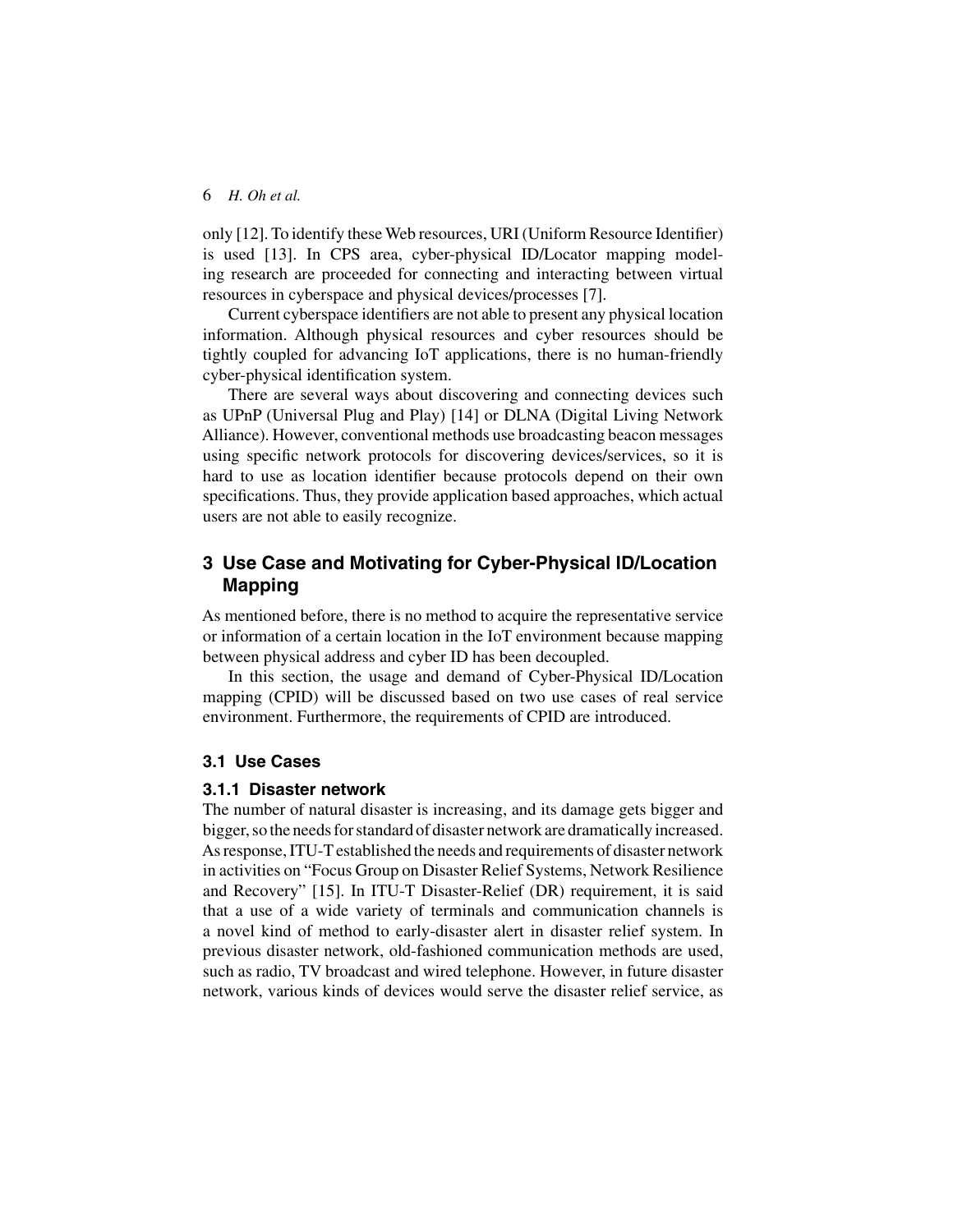wireless communication and digital signage technologies get evolved. On the network side, utilizing the NFV scheme, detouring network configurations can be much easily constructed. Moreover, these kinds of devices would provide area-specific or user-specific information to the user in disaster network [16].

When a disaster occurs, a wireless communication network might be congested by multiple coincident calls. In spite of this network status, an early alert message should be delivered to the users in the disaster area as soon as possible. Moreover, digital signage devices in bus station, railway station and retail outlet should be able to show proper messages for its area [17]. To guarantee these services trustworthy, it is required to be a public and easy-to-process cyber-physical ID mapping. A disaster network scenario is composed of following process - in the scenario, a fire in a public park and its remedy will be treated.

#### **1) Observing location**

A user in a public park sees a fire and reports it to the public park center or near fire station. The fire point gets recognized as a form of CPID based on representative point in the user's terminal and gets reported to the public park center. With spatial information in the report, the public park center is able to identify the fire location and its related resources, and make a proper decision to deal the disaster.

#### **2) Broadcast information**

The public park center decided to broadcast the fire information to users in the public park. The information of fire point is delivered as a form of CPID, so that it could be shown in proper form in user's mobile terminal and digital signage. The user is able to recognize the fire point by noticing the point that is included in the CPID form. This information could be applied to calculate refuge path or notify a safety zone.

#### **3) Network disaster recovery**

If there are any partial damage happens on the physical network around the public park, then re-configuration or detouring path can be straightforwardly build using NFV. By moving existing virtual appliance from the ruined place to other safe data center, associated application workload can be efficiently processed with minimum damage.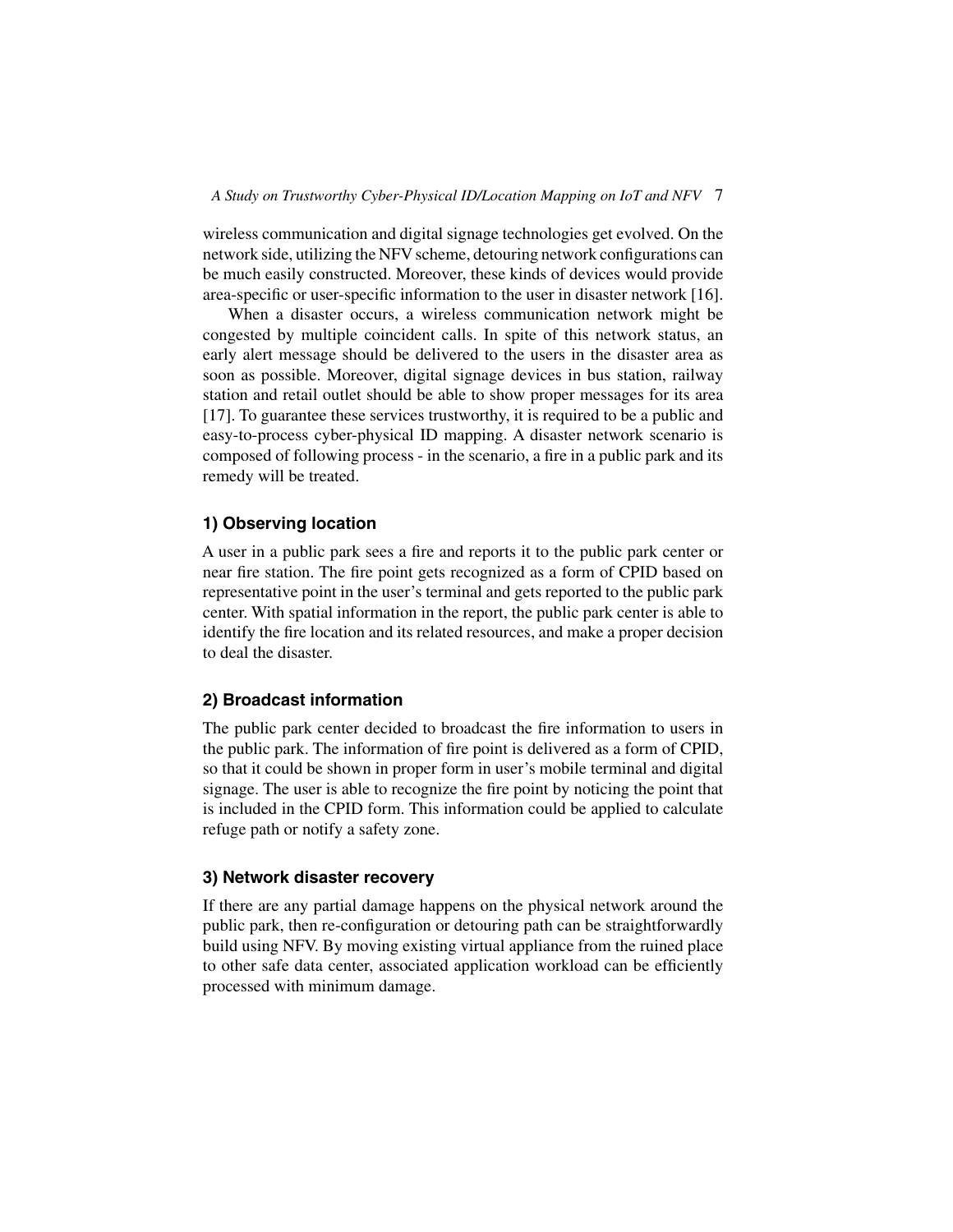#### **3.1.2 Smart city**

A smart city environment has many scenarios for interpreting physical location to logical representation in IoT environment. In smart city or urban computing environment, a logical classification on the place gets complicated. Moreover, numerous heterogeneous services can be used in a certain area. To solve these issues, ITU-T discussed standardization issues on "Focus Group on Smart Sustainable Cites" [18]. In documents of smart sustainable cities overview and its standardization roadmap, components of services and ICT infrastructure are argued. Especially, in urban planning, intelligent building system and building information modelling, management of physical place and location with cyber system is essential. For this purpose, they argued that combination and harmony of related technologies are important.

For example, the location information scenario is one of representative scenarios for smart city environment. In previous, a visitor uses a map application or web search engine to acquire information of visiting location, or he/she can visit a web homepage of visiting location if it is served. However, the information of map application is dependent on its vendor, and it is not so detail for multi-story building or inside of building. Querying to web search engine is inconvenient solution to the user. If the visiting place provides some access points to get information, it would be better for the visitor. Still, it is incomplete solution since the access methods are dependent on its service vendor. Moreover, they just provide an isolated connection between physical location and cyber service. It is insufficient to apply to other mash-up services. A visitor scenario is composed of following process - in the scenario, a user visits a museum and uses a curator service by service discovering.

#### **1) Observing location**

A user visits a museum and recognizes his/her location using own mobile terminal. The mobile terminal acquires the location information from sensors or QR-code. The museum's location information get acquired in a form of CPID.

#### **2) Service discovery and selection**

The user searches services that are related to the museum by recognized locator. The location information in form of CPID is used as a parameter for searching. As results of service discovery, the user can find three services: information service of museum building, curator service for current display and information service for exhibition schedule. The user selects the curator service for current display.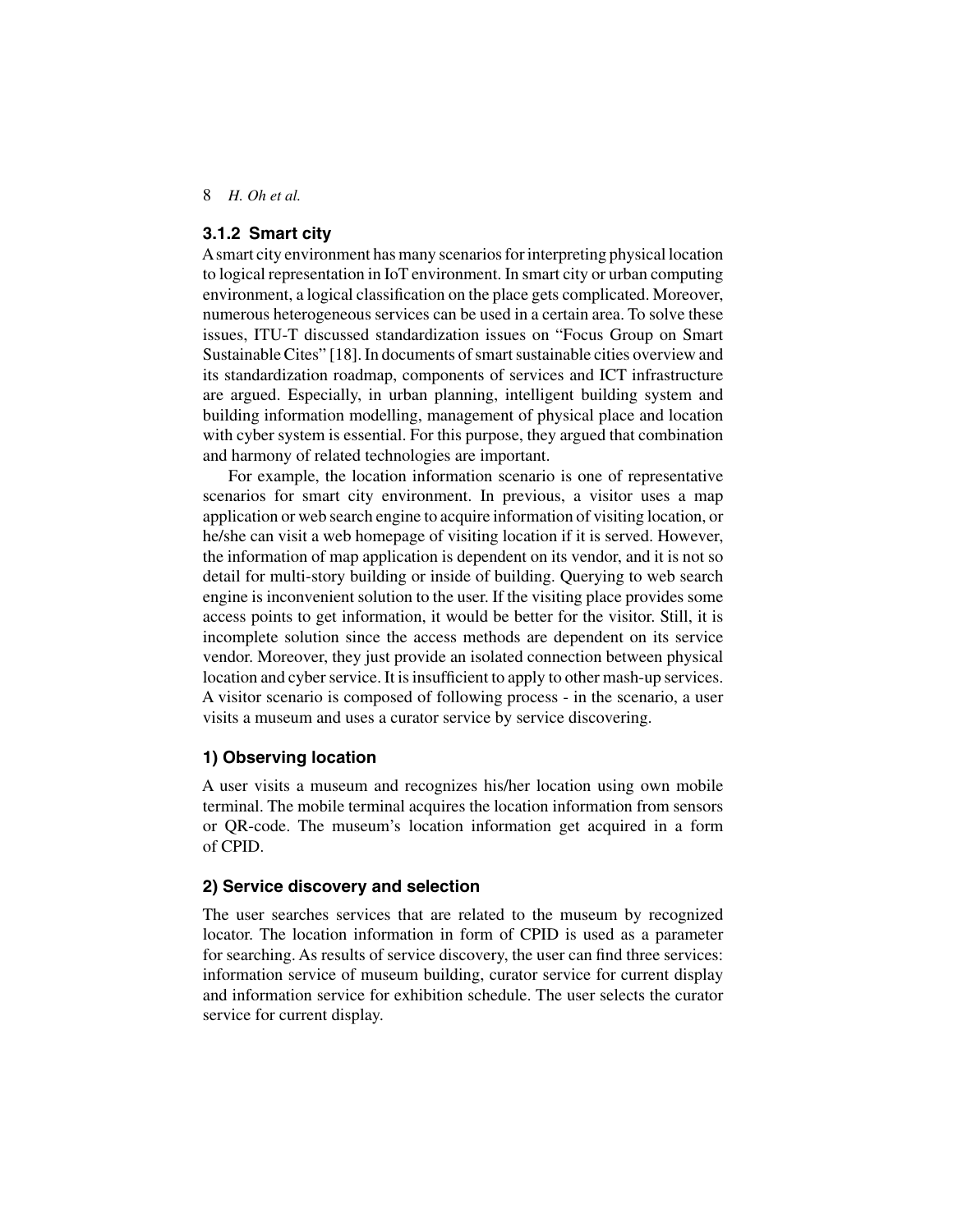When the user tries to search services related to current location, a searching method should not be depend on a certain vendor. It means that CPID needs to be public and platform-independent.

## **3.2 Requirements**

From the use cases defined in Section 3.1, a list of requirements for CPID system has been identified. The detail and fined work of this list would be subject to future study. The requirements could be classified as three categories; presentation, sensibility and operability. Presentation requirements describe functional requirements to read, write and process CPID by computer or human. Sensibility requirements describe functional requirements for CPID to be easily sensible or readable by computer or human. Finally, operability requirements describe requirements of operations that ensure trustworthy services. The list of requirements is followed:

#### **1) Presentation**

- CPID needs to have a hierarchical structure. It makes easy to logically understand for human and provides advantages on sorting, searching and filtering process for computer.
- CPID presentation structure needs to be scalable and flexible, since logical classification on place could be modified by temporal, cultural or national reasons.
- CPID needs to be human-readable and have a clear unit of presentation.

## **2) Sensibility**

- CPID needs to provide a trustworthy method to recognize user's location to provide area-specific or user-specific service.
- CPID system needs to provide a trustworthy method to recognize location of real estates or fixed devices like digital signage.

## **3) Operability**

- CPID needs to provide users to make a data request or receive data via CPID, which is based on current nation's physical address system.
- CPID system needs to be trustfully operated by multi-stakeholders. For this purpose, CPID system needs to be defined as global standards.
- CPID information needs to be independent from application services.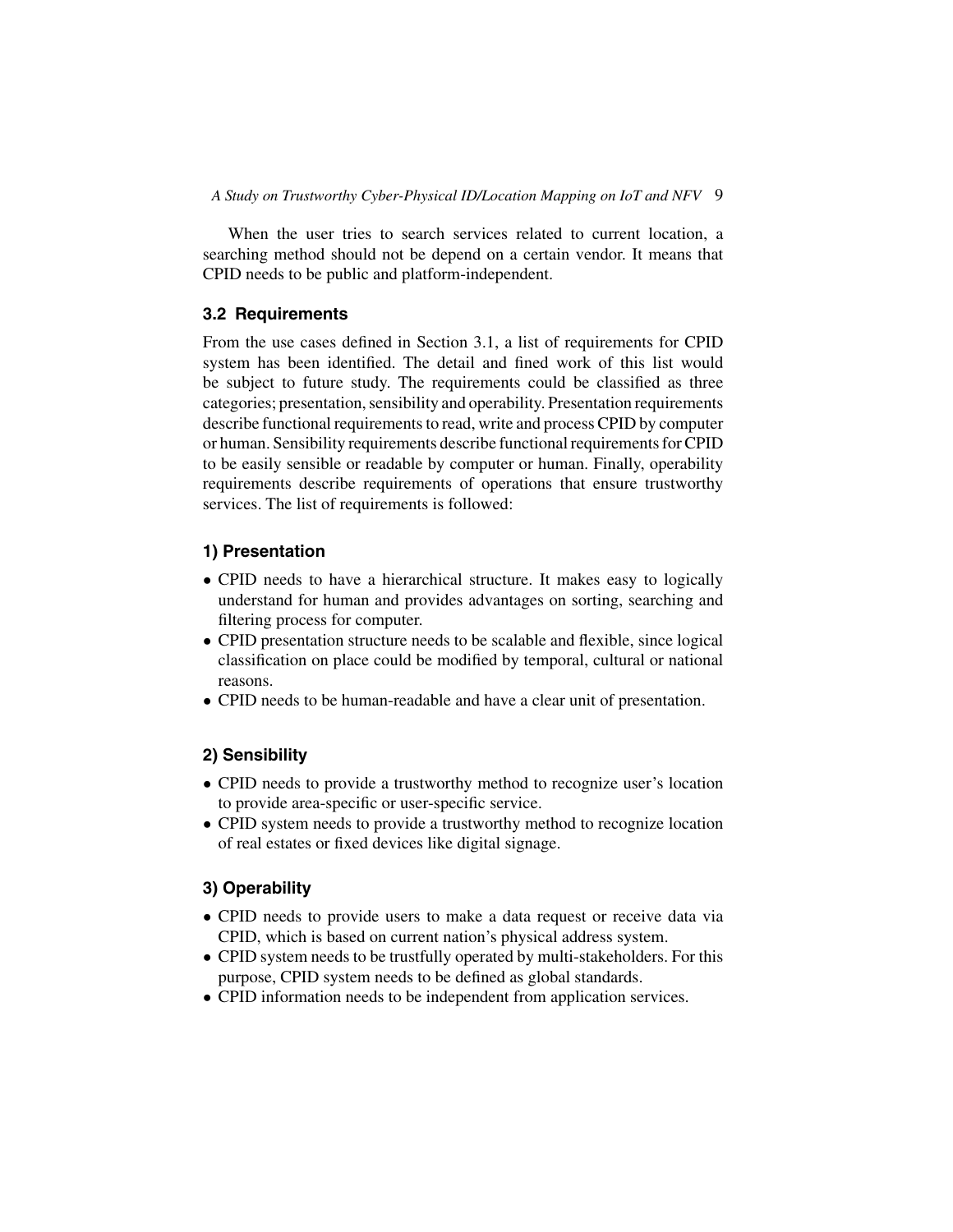- If new devices are connected to the network and get new cyberspace addresses, then CPID system needs to provide a method to acquire CPID for those cyberspace addresses. Furthermore, CPID system needs to provide a method of new devices discovery.
- The physical address needs to be trustworthy, which is acquired from CPID system.

From the list of requirements for CPID-based ID/location resolution, trustworthiness comes to the fore of important service component for public services and an ICT infrastructure. For example, service structure like Google's Physical Web [19] could be dependent to its object ID resolver vendor, so that it could not guarantee a public trust. For an ICT infrastructure as public goods or social overhead capital or network resources, it needs to be managed by governments or public organizations. Moreover, it needs to establish a global standards to make a trustworthy system since the ICT infrastructure could be inter-operated with multiple countries.

## **3.3 Trustworthy Cyber-Physical ID/Location Mapping System**

Currently, object-oriented ID systems and cyber-physical ID/location mappings vary on nations, vendors and service domains. This situation would make it difficult to use location information, and make its domain be localized. Moreover, it would cause an additional cost for cross-domain conversion and a confidence problem among stakeholders in B2C/B2B transaction.

As shown in Figure 1, to provide trustworthy applications, the location information from physical things network and identifier from cyber



**Figure 1** A concept of trustworthy cyber-physical ID/Location mapping system.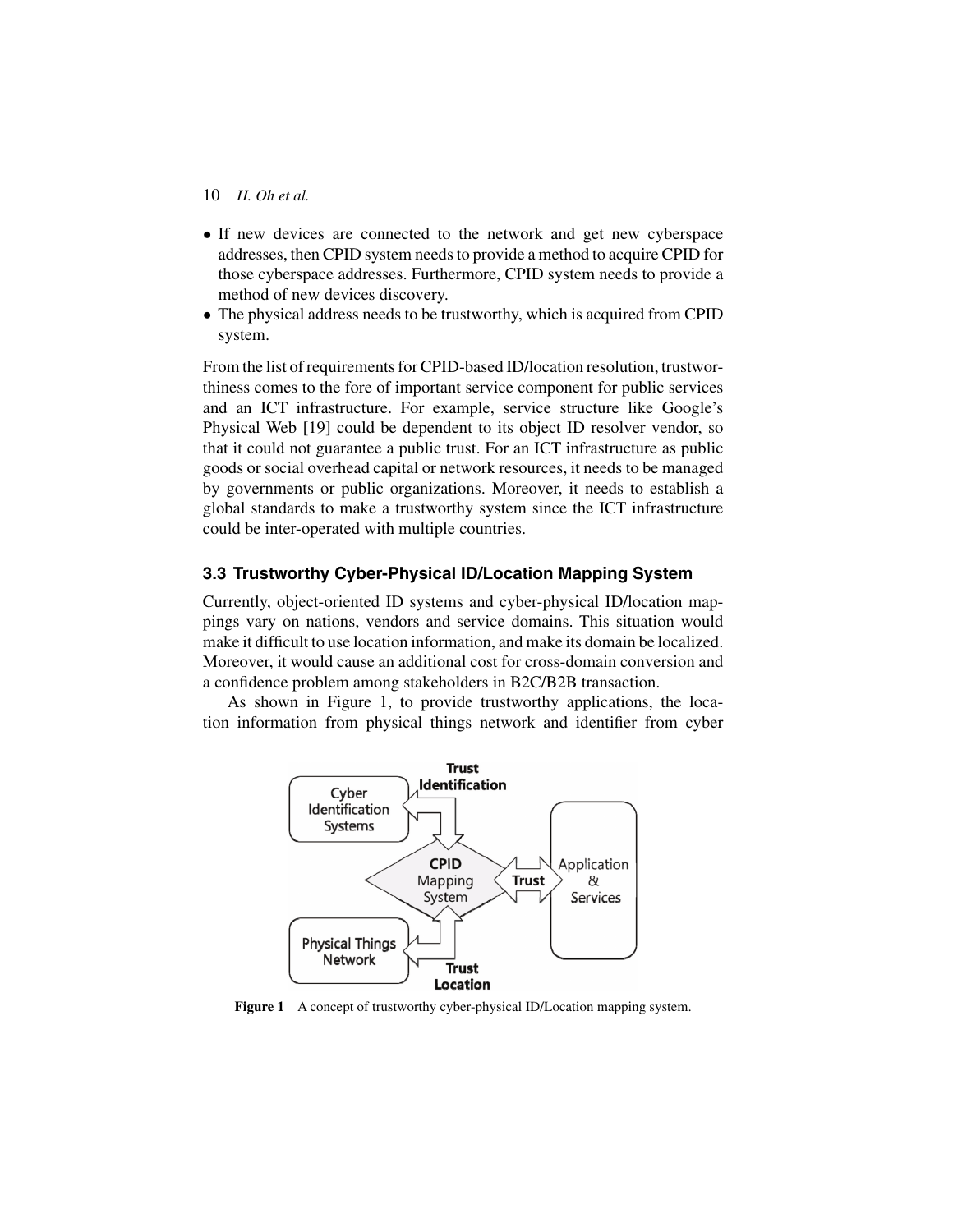identification system should be trustworthy.Anew cyber-physical ID/Location mapping system is needed to ensures trust location and trust identification, which includes location information explicitly for public goods in IoT environment, to make it easy to be recognized and used. Also, publicity and trustworthiness need to be ensured for this ID-based location mapping.

Structure that coupled with ID/location might have problems with massive routing or using in mobile environment [20]. However, a Cyber-Physical ID/Location (CPID) mapping system is needed for governance on public goods managed by location-based ID.

# **4 Standardization Activities and Trustworthy Cyber/Physical ID**

In this section, we review current standardization activities about cyber ID and physical location.

## **4.1 Cyber Identification Standards**

ITU-T Joint Coordination Activity for Identity Management (JCA-IdM) group has been established to standardize cyber identification system [21]. JCA-IdM also collaborates with various standardization groups such as ISO/IEC, ETSI, IETF, and so on.

The activities of JCA-IdM are based on ITU-T X.1252 document that provides a collection of terms and definitions used in identity management [22]. JCA-IdM has been discussed cyber identification systems, however, it is not considered that binding with location information or cyber-physical link.

The limitation of current cyber ID system is analyzed in ETSI GS INS 006 v.1.1.1 [23]. This document provides gap analysis for global discovery mechanism of identifier, provides and capabilities which is based on the assumption that the information required to provide a service is not available within a single service provider and must be dynamically discovered. Its main purpose is to investigate the current landscape on the IdM area and evaluate if there is a need for such a discovery mechanism, or whether this can be covered by existing solutions. In general, discovery of identity data across domains is realized with two different ways:

• Federated model: A service defined by a group of network entities which participate in a federation. Identity data are registered in the service and can be provided to all the participants of the group. The location of the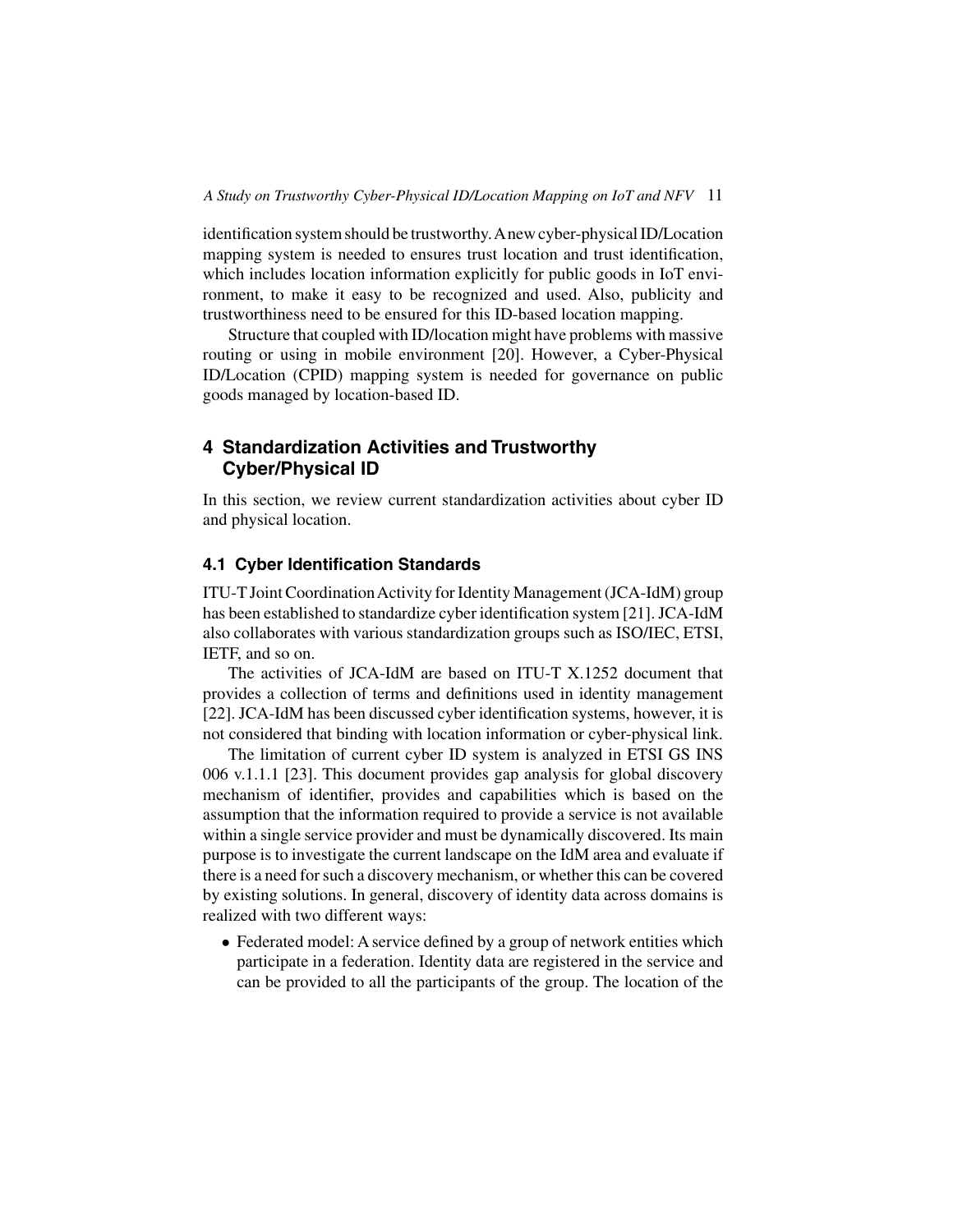discovery service and the protocol for exchanging messages is static and known to the participants of the group.

• User-centric model: By using an identifier of this format, a user directly points to a network point that holds identity information about itself. This location may hold information for only one profile of the user or for many profiles.

However, both approaches provide limited discovery of user's identity information. For the federated model, only the identity data, which exist within the federation of providers can be discovered. Information outside the federation cannot be discovered. For the user-centric model, the use of a specific predefined format instantly excludes the discovery of identity data from providers that are not familiar with it. Even though the adoption of a globally accepted identifier would solve major identity issues, which seems to be inapplicable.

#### **4.2 Physical Location Standards**

To utilize geo-location information in various area, it is needed that standards for aggregating, processing, and distributing geo-location data.

Open Geospatial Consortium (OGC) mainly develop and implement standards for geospatial content and services. OpenGSI Location Services (OpenLS) defines core services, their access and abstract data types which form together a framework for an open service platform, the so called GeoMobility server [24]. OpenLS provides four core services: Directory Service, Gateway Service, Geocoder Service, and Presentation Service. These services are based on GPS technology.

OGC has identified the need for standardized interfaces for sensors in the Web of Things (WoT). The Sensor Web interface for IoT SWG aims to develop such a standard based on existing WoT portals with consideration of the existing OGC Sensor Web Enablement (SWE) standards [25, 26]. The importance of location information and sensor observations to the IoT has been recognized.

OGC Sensor Web Enablement (SWE) has been established for building a unique and revolutionary framework of open standards for exploiting Webconnected sensors and sensor systems of all types: flood gauges, air pollution monitors, stress gauges on bridges, mobile heart monitors, Webcams, satelliteborne earth imaging devices and countless other sensors and sensor systems. SWE standards are the only ones that focus on the content of sensor information and on making the sensor observations useful to end user applications. SWE standards allow users to assessment the fitness for use of observations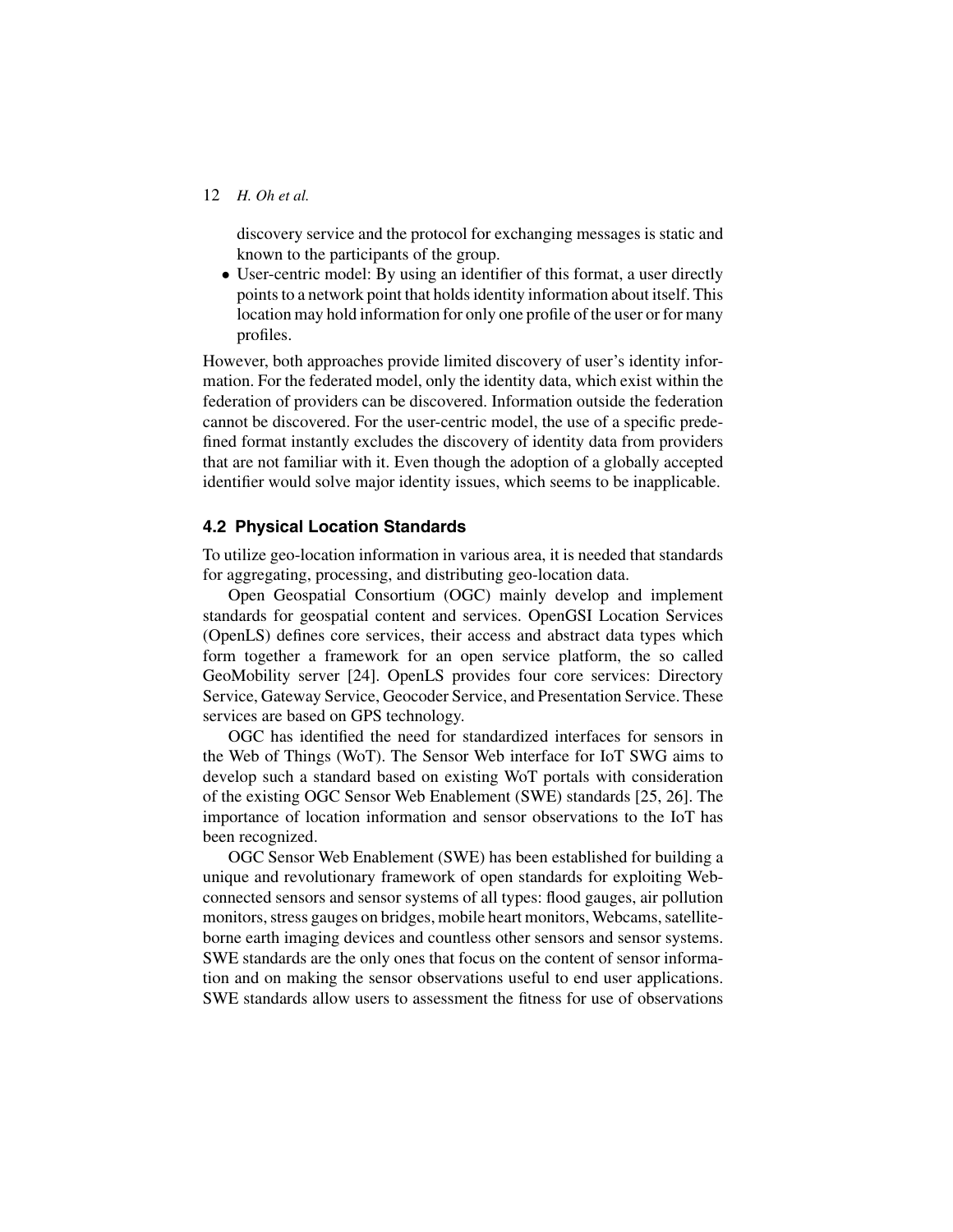and to allow accurate processing on the sensed information to create derived information suitable to the user needs.

In much the same way that HTML and HTTP standards enabled the exchange of any type of information on the Web, the OGC SWE standards enable the discovery of sensors and corresponding observations, exchange, and processing of sensor observations, as well as the tasking of sensors and sensor systems.

Geographic information is gathered and used by OGC standards, however, geo-location information are not matched with cyber identifiers. Therefore, a new identification structure should be discussed for binding both cyberphysical ID/Location information.

# **5 Conclusion**

As an age of the Internet of Things comes, cyberspace and physical world would be tightly and closely coupled. It makes that physical objects and locations are connected to cyberspace service, which usages are vary from a level of sensor network like smart home, smart factories to GPS-based navigation system, location-based services and disaster relief network using NFV. These kinds of connection start with mapping physical location and information to the cyberspace service.

However, trustworthiness on IoT and NFV services would be ensured when users or services could recognize and rely on services which are coupled with precise cyber-physical information. Therefore, new identification system is needed, which includes location information explicitly for public goods in IoT environment, to make it easy to be recognized and used. Also, publicity and trustworthiness need to be ensured for this ID-based location mapping.

Currently, related issues are under discussion in various standard organizations. To develop standards for trust ICT infrastructure, it is needed to develop global CPID system by discussing ID/Location issues in global cyber identification or geolocation standardization groups.

## **Acknowledgment**

This work was supported by the ICT R&D program of MSIP/IITP. [R0190- 15-2027, Development of TII (Trusted Information Infrastructure) S/W Framework for Realizing Trustworthy IoT Eco-system].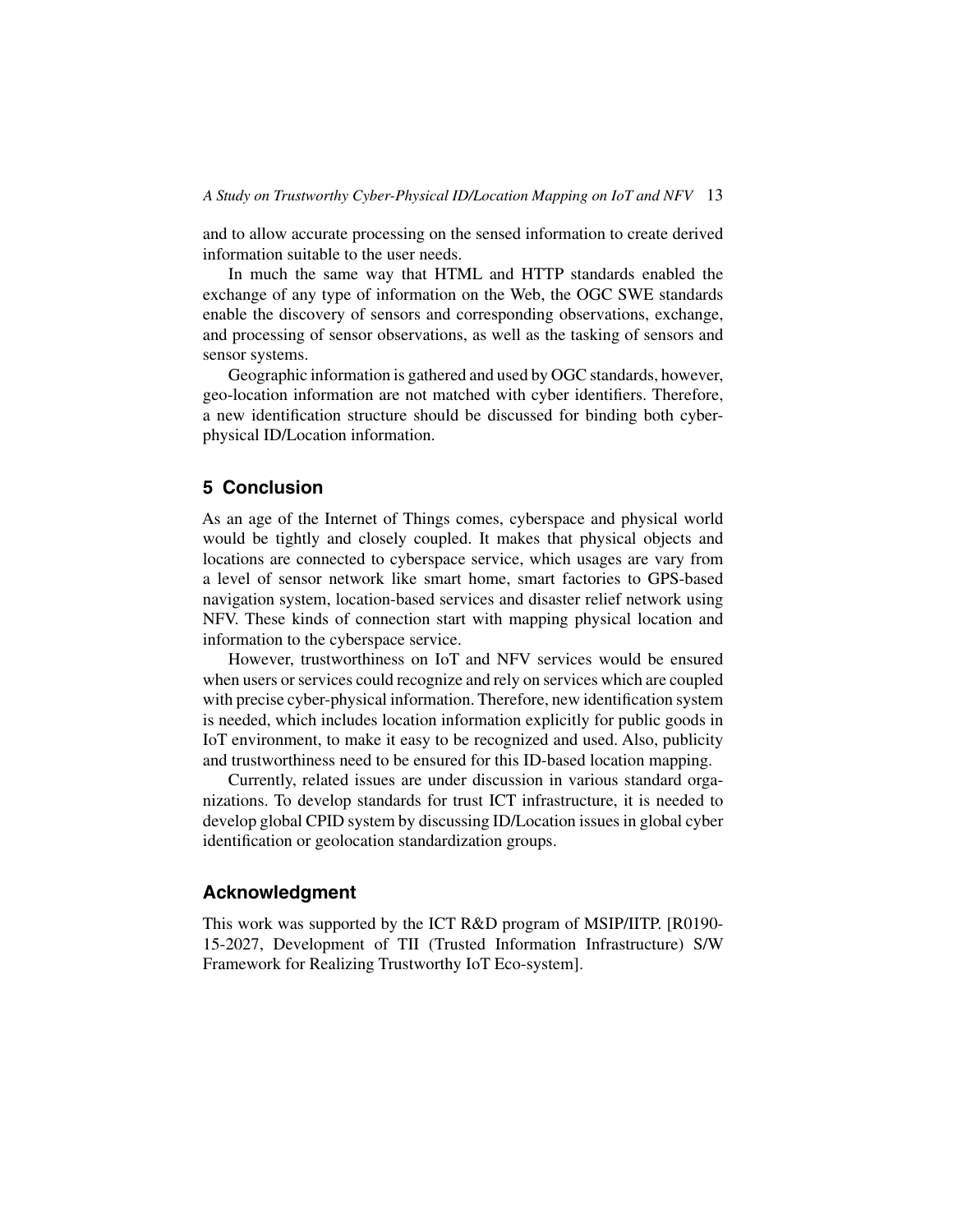#### **References**

- [1] Global Conference on CyberSpace 2013. (2013). *Seoul Framework for and Commitment to Open and Secure Cyberspace.* Available at: http://www.mofat.go.kr/english/visa/images/res/SeoulFramework.pdf
- [2] World Summit on the Information Society. (2015). *WSIS Forum 2015: Outcome Document.*Available at: http://www.itu.int/net4/wsis/forum/20 15/Content/doc/outcomes/WSISForum2015 OutcomeDocument Forum Track.pdf
- [3] ITU-T Study Group 13. (2015). *Trust Correspondence Group*. Available at: http://www.itu.int/en/ITU-T/studygroups/2013-2016/13/Pages/corres pondence.aspx
- [4] Zheng Y., Zhangc, P., and Vasilakosd, A. V. (2014). A survey on trust management for internet of things. *J. Netw. Comput. Appl.* 42, 120–134.
- [5] Roussos, G. (2008). *Networked RFID: Systems, Software and Services*. London: Springer SMB.
- [6] Roussos, G., and Chartier, P. (2011). Scalable ID/Locator Resolution for the IoT," in *Proceedings of the 2011 IEEE International Conferences on Internet of Things, and Cyber, Physical and Social Computing*.
- [7] Lee, E. A. (2010). "CPS Foundation," in *Proceedings of the 47th Design Automation Conference*, Anaheim, CA, 737–742.
- [8] ISO. (1999). *Codes for the representation of names of countries and their subdivisions*, ISO 3166.
- [9] ITU-T. (2010). *The International Public Telecommunication Numbering Plan*, ITU-T E.164.
- [10] RFC. (1998). *Internet Protocl Version 6 (IPv6) Specification*, IETF RFC 2460.
- [11] Hui, J., and Culler, D. (2009). "6LoWPAN: incorporating IEEE 802.15.4 into the IP architecture," *Internet Protocol for Smart Objects (IPSO) Alliance White paper*. Available at: http://www.ipso-alliance.org/wpcontent/media/6lowpan.pdf
- [12] Raggett, D. (2015). *An Introduction to Web of Things Framework*. Available at: http://www.w3.org/2015/04/w3c-wot-framework-munich-2015.pdf
- [13] RFC. (2002). *Report from the Joint W3C/IETF URI Planning Interest Group: Uniform Resource Identifiers (URIs), URLs, and Uniform Resource Names (URNs): Clarifications and Recommendations*, IETF RFC 3305.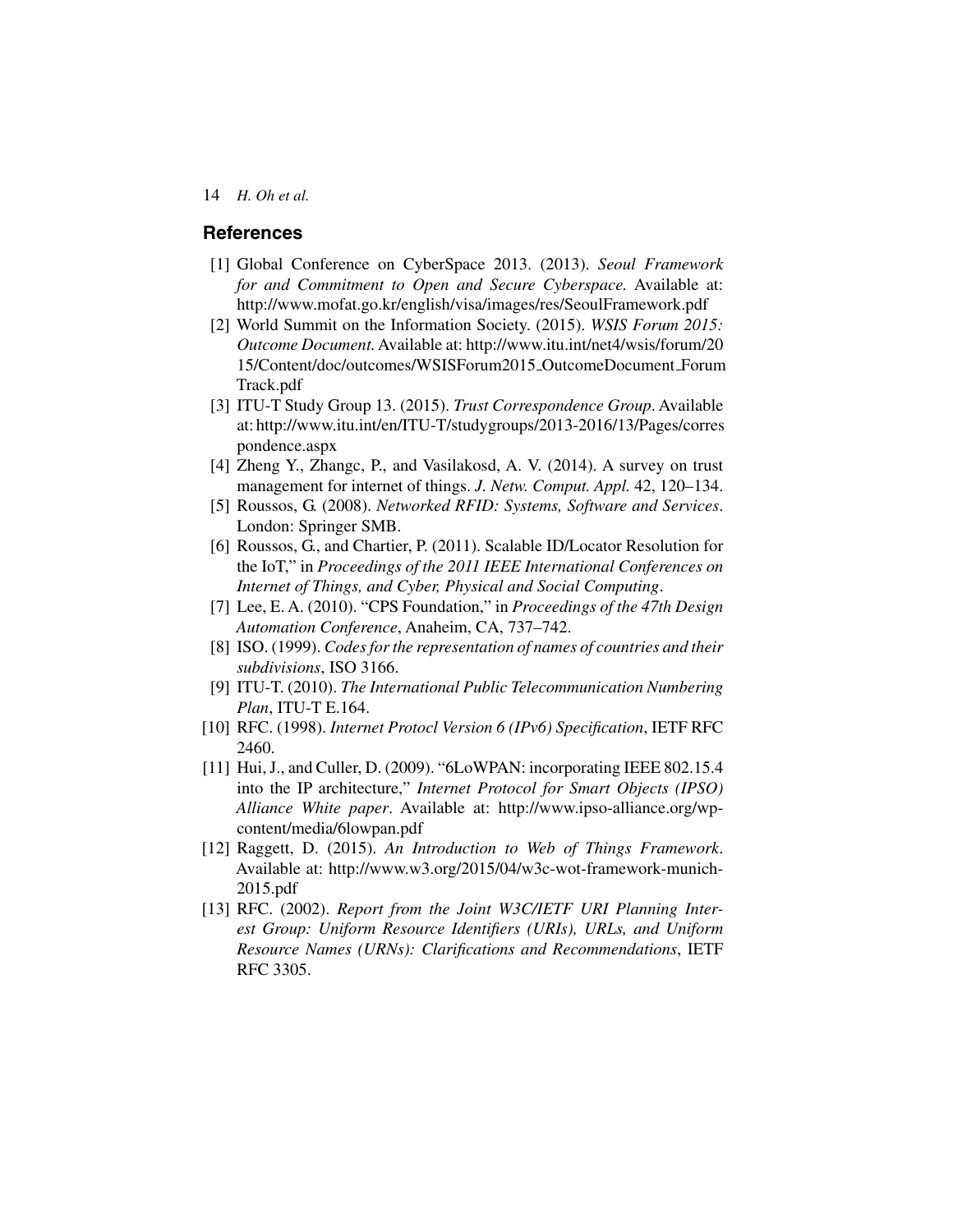- [14] ISO. (2011). *Information Technology UPnP Device Architecture*, ISO/IEC 29341.
- [15] ITU-T FG-DR&NRR. (2014). *ITU-T Focus Group on Disaster Relief Systems, Network Resilience and Recovery.* Available at: http://www.itu.int/en/ITU-T/focusgroups/drnrr/Pages/default.aspx
- [16] ITU-T FG-DR&NRR. (2014). *Requirements for Disaster Reflief System.* Available at: http://www.itu.int/en/ITU-T/focusgroups/drnrr/Docu ments/fg-drnrr-tech-rep-2014-5-DR requirement.pdf
- [17] ITU-T FG-DR&NRR. (2014), *Promising Technologies and Use Cases - Part IV and V.* Available at: http://www.itu.int/en/ITU-T/focusgroups/ drnrr/Documents/fg-drnrr-tech-rep-2014-2-2-Framework-usecase-part-4-5.pdf
- [18] ITU-T FG-SCC. (2015).*ITU-TFocus Group on Smart Sustainable Cities.* Available at: http://www.itu.int/en/ITU-T/focusgroups/ssc/Pages/defaul t.aspx
- [19] Google. (2015).*Google Physical Web.*Available at: https://google.github. io/physical-web/
- [20] RFC. (2007). *Report from the IAB Workshop on Routing and Addressing,* IETF RFC 4984.
- [21] ITU-T JCA-IdM. (2015). *ITU-T Joint Coordination Activity for Identity Management.* Available: http://www.itu.int/en/ITU-T/jca/idm/Pages/def ault.aspx
- [22] ITU-T. (2010). *Baseline Identity Management Terms and Definitions*, ITU-T X.1252.
- [23] GS INS. (2011). *Identity and Access Management for Networks and Services; Study to Identify the Need for a Global, Distributed Discovery Mechanism*, ETSI GS INS 006.
- [24] OGC. (2008). *OpenGIS Location Service (OpenLS) Implementation Specification: Core Services*, OGC 07-074.
- [25] OGC. (2011). *Sensor Web Enablement*.Available at: http://www.opengeo spatial.org/domain/swe
- [26] OGC. (2012). *SensorThings Standards Working Group.* Available at: http://www.opengeospatial.org/projects/groups/sweiotswg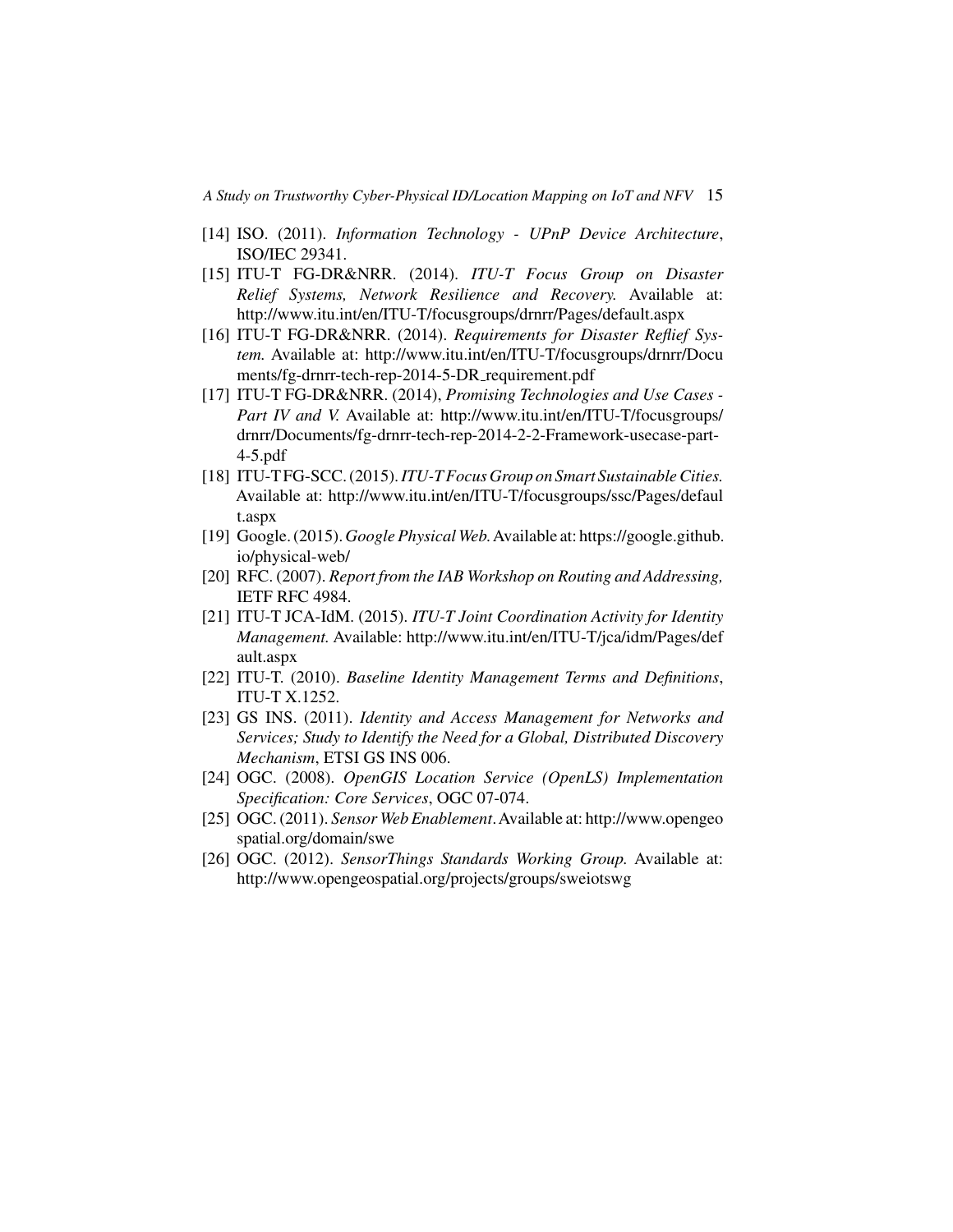# **Biographies**



**H. Oh** received his B.S. and M.S. degree from Korea Advanced Institute of Science and Technology (KAIST) in 2012 and 2014, respectively. Currently, he is a Ph.D. student in KAIST. His current research interests include energy efficiency in heterogeneous access networks, Internet of things, Web of objects, and user interface/user experience on Web.



**S. Ahn** is a Ph.D candidate in electrical engineering (Korea Advanced Institute of Science and Technology, Daejeon, Republic of Korea). He received his Bachelor's degree in computer science from KAIST. He received his Master of engineering degree in electrical engineering from KAIST in 2010. His research interests include web engineering, insulated networking mobile cloud computing and services in the Internet of Things.